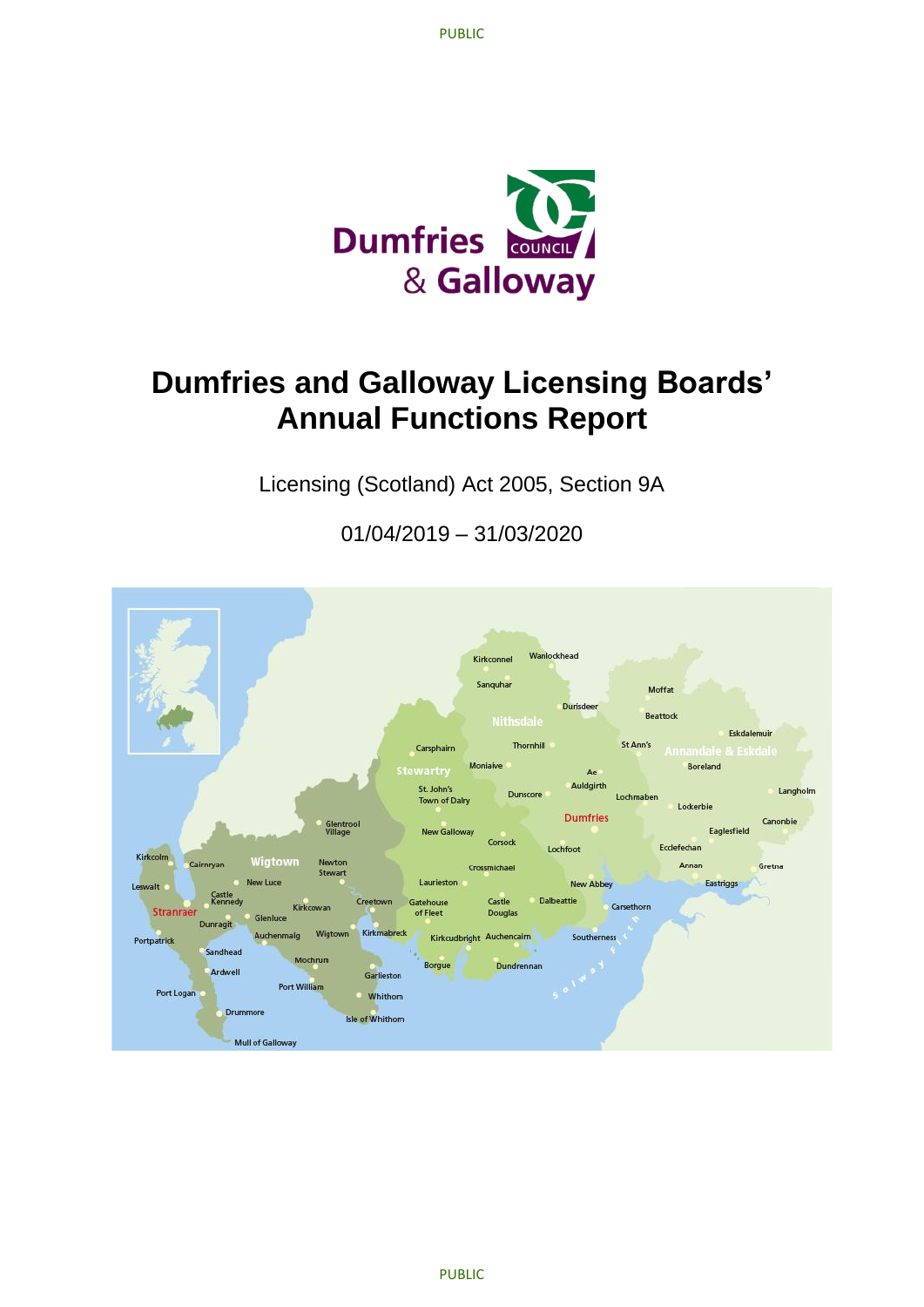# **INDEX**

- **1. Introduction – Dumfries and Galloway Licensing Boards**
- **2. The Licensing Objectives**
- **3. Annual Functions Report**
- **4. Summary of decisions made by the Boards**
- **5. Reviews**
- **6. Licensing Policy Statement**
- **7. Licensing Standards Officers**
- **8. Statement on how the Boards exercise their functions**
- **9. Conclusion**

# **APPENDICES**

- **Appendix 1** List of Applications for Premises Licences and Provisional Premises **Licences**
- **Appendix 2** Dumfries and Galloway Licensing Boards Response to Scottish Government Consultation on Occasional Licences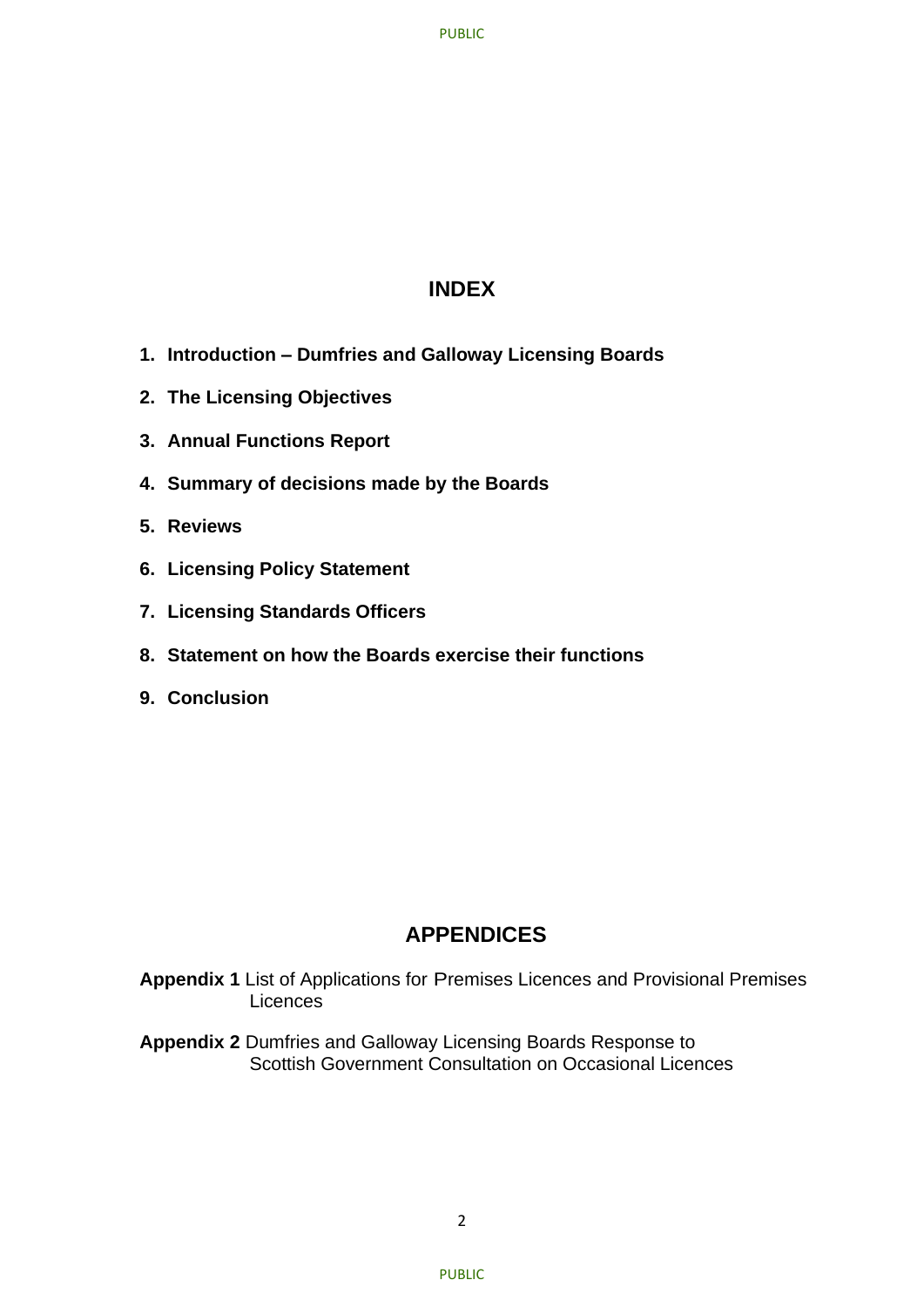# **1. Introduction – Dumfries and Galloway Licensing Boards**

# **General**

1.1 Dumfries and Galloway is a mainly rural area in South West Scotland. It covers approximately 2470 square miles with a population of around 148,790. The main settlements are Dumfries (including Heathhall/Locharbriggs) around 37,100 residents; Stranraer (approximately 10,600 residents) and Annan (approximately 8250 residents). All other settlements have populations under 6000. The region of Dumfries and Galloway is divided into four geographical areas (former District Council areas) as follows: Annandale and Eskdale, Nithsdale, Stewartry and Wigtownshire.

1.2 Each of these four areas has its own Divisional Licensing Board. The four Divisional Licensing Boards in Dumfries and Galloway are:

- Annandale & Eskdale
- Nithsdale
- Stewartry
- Wigtown

1.3 Each Licensing Board is responsible for the licensing and regulation of alcohol within their respective areas.

1.4 As at 31 March 2020, there were 615 licensed premises in Dumfries and Galloway. Within each Licensing Board Division, the breakdown is:

| <b>Nithsdale</b>    | 191 |
|---------------------|-----|
| Wigtown             | 155 |
| Annandale & Eskdale | 158 |
| <b>Stewartry</b>    | 111 |

Types of applications under the 2005 Act:

1.5 Under the 2005 Act, the four Divisional Licensing Boards are responsible for considering applications for:

- occasional licences
- provisional licences
- temporary licences
- personal licences
- transfer of premises licences
- variation of premises licences
- extension of licensing hours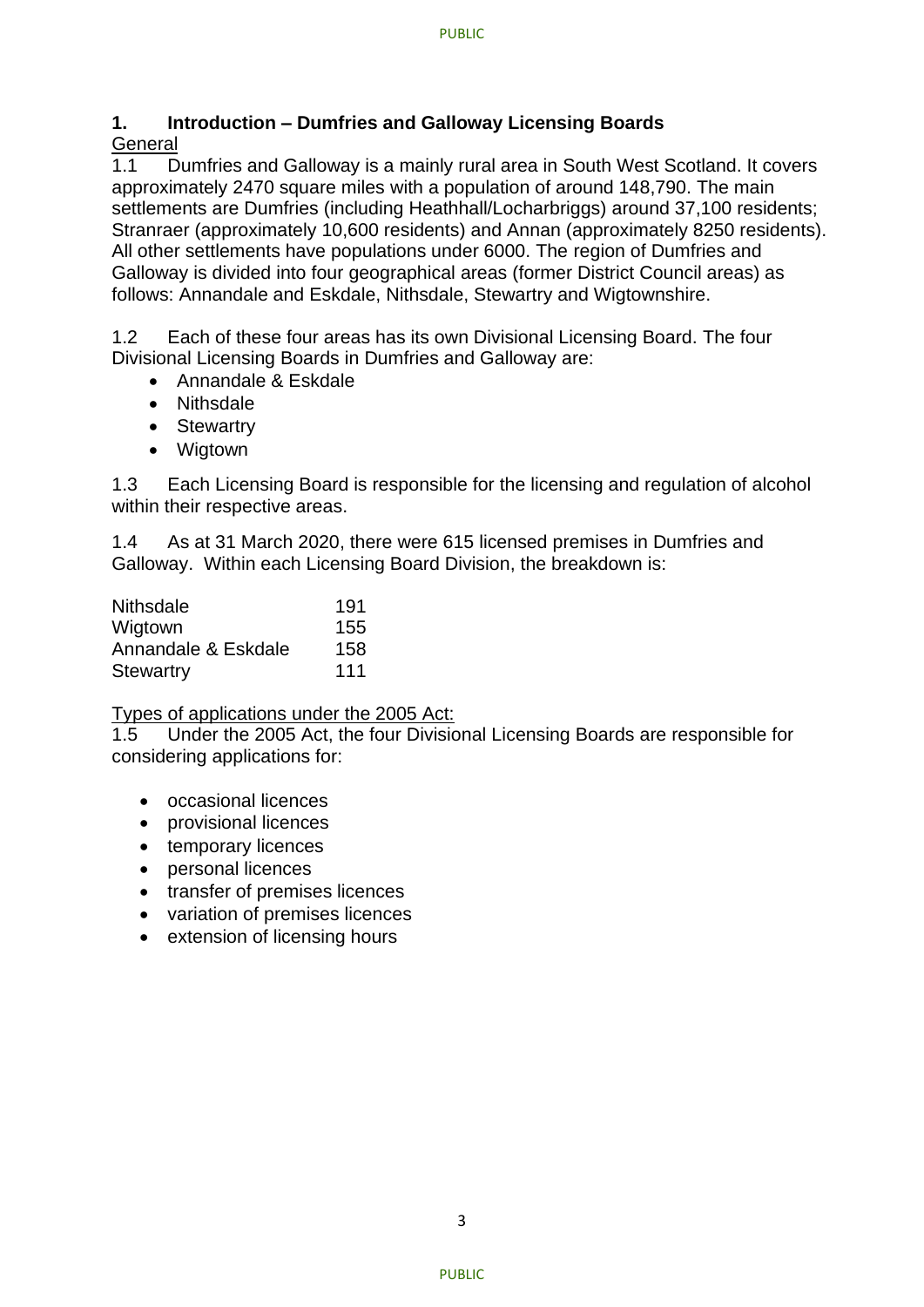# **2. The Licensing Objectives**

2.1 The Act sets out the following five licensing objectives ("the licensing objectives"):

- (i) preventing crime and disorder
- (ii) securing public safety
- (iii) preventing public nuisance
- (iv)protecting and improving public health
- (v) protecting children and young persons from harm

2.2 The licensing objectives provide a basis for the administration of the licensing regime. They also provide potential reasons for refusal of an application, for the grant or variation of a premises licence or an occasional licence. Breach of the objectives may provide grounds for reviewing a premises licence. Conditions attached to a premises licence or an occasional licence may be based on any one or more of the licensing objectives.

2.3 In exercising its functions under the Act, the Board must have regard to the licensing objectives.

### **3. Annual Functions Report**

3.1 Section 9A of the Licensing (Scotland) Act 2005 requires Dumfries and Galloway Licensing Boards to publish an Annual Functions Report within 3 months of the end of the relevant financial year. This means that the Board's report for financial year 2019/20 would normally be published no later than 30 June 2020. However, Schedule 5 of the Coronavirus (Scotland) Act 2020 inserted an additional clause into the 2005 Act, providing the Board with a further 6 months if they were unable to publish their annual report by the end of June, due to reasons relating to Coronavirus.

3.2 Dumfries and Galloway's Divisional Licensing Boards must therefore prepare and publish an Annual Functions Report by 31 December 2020 for the financial year 2019-2020 (being 1 April 2019 to 31 March 2020).

3.3 An Annual Functions Report must include the following:

- a statement explaining how each Board has had regard to the licensing objectives;
- a statement explaining how each Board has had regard to the Statement of Licensing Policy and any Supplementary Policy Statement (including the Board's statement with regard to its duty to assess overprovision);
- a summary of the decisions made by (or no behalf of) the Board during the financial year;
- information about the number of licences held under the 2005 Act in each Board's area (including the number of occasional licences issued in each year); and
- such other information about the exercise of each Board's functions as each Board considers appropriate.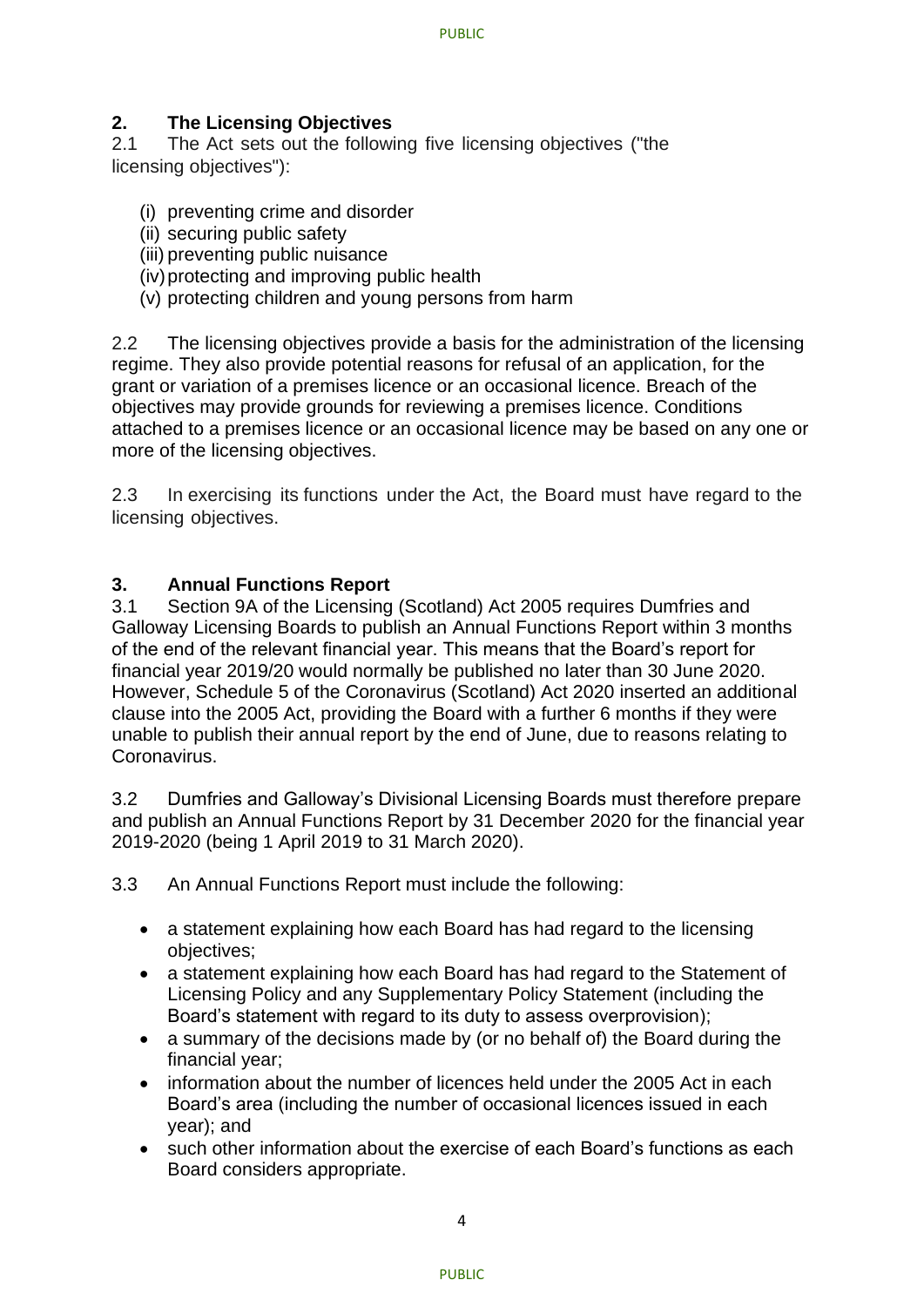3.4 In the year from 1 April 2019 to 31 March 2020, the Licensing Boards met as follows:

Nithsdale: 4 times Annandale & Eskdale: 5 times Stewartry: 3 times Wigtown: 5 times Conjoined meeting of all 4 Divisional Licensing Boards: Once

3.5 Applications before each Board were dealt with in an open and transparent manner in accordance with the licensing legislation and the Boards Licensing Policy Statement.

3.6 Information and guidance was made available to persons wishing to apply for a licence, make representations or lodge objections.

# **4. Summary of decisions made by the Boards**

4.1 Each Divisional Licensing Board holds meetings to determine applications that cannot be dealt with via delegated powers (whereby a Licensing Board Hearing need not be held to determine an application and an authorised member of the licensing team may 'grant' certain applications).

4.2 The premises licences and provisional premises licences granted by the Boards in 2019/20 are detailed within **Appendix 1**.

4.3 During the course of the year, 1,282 occasional licences were granted and 177 extended hours applications.

4.4 Any occasional licence and extended hours applications that attracted objections or representations, were considered by the Convener of each Licensing Board in line with the Board's scheme of delegation, detailed within the Licensing Policy Statement.

4.5 In the course of the year, the Licensing Board granted 452 personal licences. 118 were revoked due to non-compliance with refresher training requirements.

4.6 There was one conjoined meeting of all 4 Licensing Boards called in June 2019 to consider the Scottish Government consultation on Occasional Licences. As the Wigtown Divisional Licensing Board was not quorate, they could not participate in the conjoined meeting. The remaining 3 Boards were quorate. The Conjoined Board agreed to submit a response to the consultation on behalf of Dumfries and Galloway Licensing Boards as detailed within **Appendix 2**.

# **5. Reviews**

Premises Licence Reviews

5.1 In the 2019-20 period, no applications for review of premises licence were considered by the Board.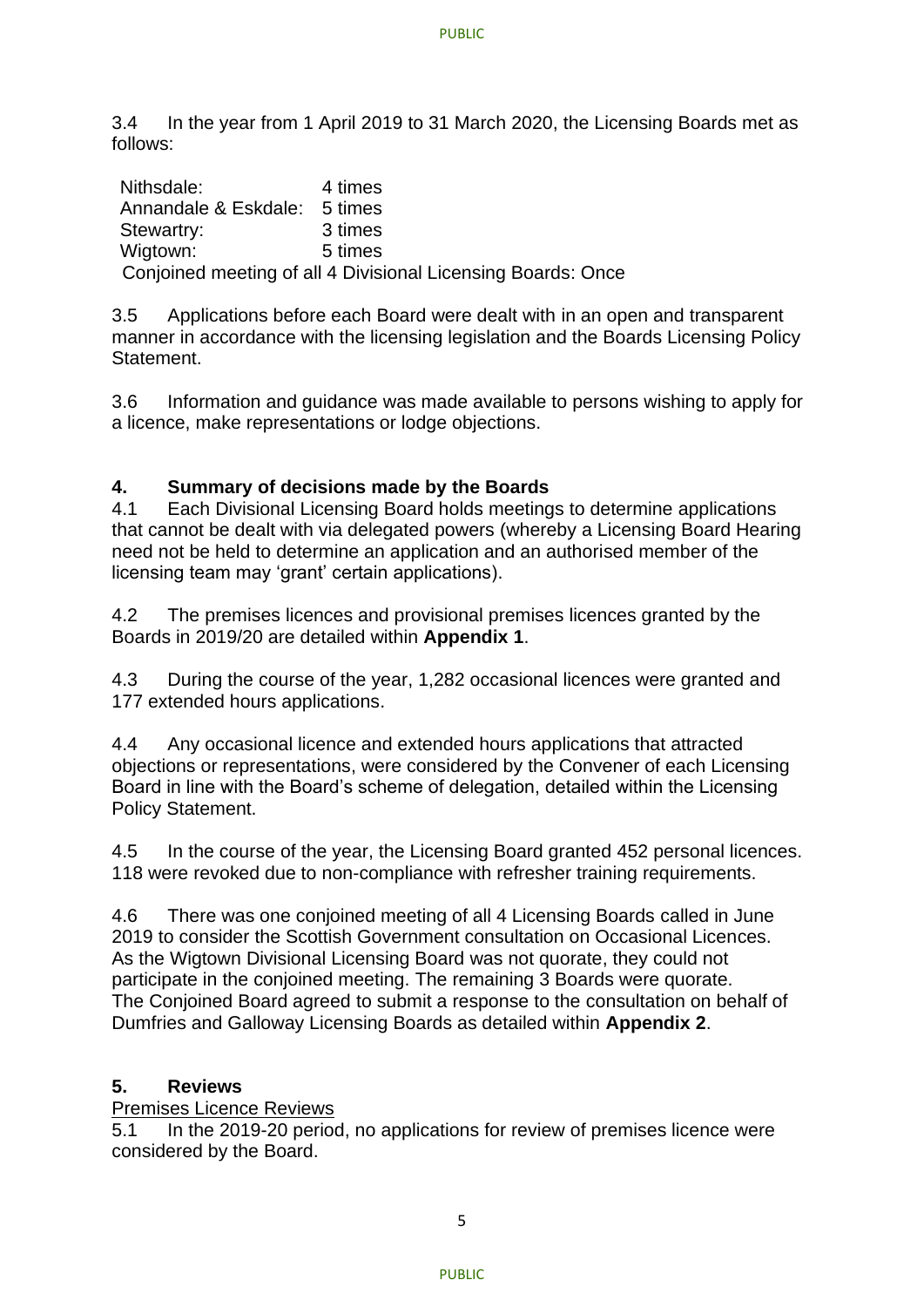Personal Licence Reviews

5.2 In the 2019-20 period, 2 reviews of a Personal Licence took place.

5.3 The first review hearing was arranged following confirmation by Police Scotland that the Licence Holder had acted in a manner that was inconsistent with two of the licensing objectives. The Licensing Board were satisfied that it was necessary for the purpose of Licensing Objective (a) Preventing Crime and Disorder and (b) Securing Public Safety, to endorse the Personal Licence. This endorsement remains on the licence for a period of 5 years.

5.4 The second review hearing was arranged following confirmation by Police Scotland of the existence of convictions relating to relevant offences. The Licensing Board were satisfied that it was necessary for the purpose of Licensing Objective (b) Securing Public Safety, to endorse the Personal Licence. This endorsement remains on the licence for a period of 5 years.

# **6. Licensing Policy Statement**

6.1 The Board completed the review of its Licensing Policy Statement in the previous financial year 2018/19.

6.2 Nithsdale Divisional Licensing Board on 4 December 2019 agreed a Supplementary Licensing Policy Statement under Section 6(2) of the Act, the terms of which were published from Tuesday 17 December 2019. This Supplementary Statement, which inserts the reasons for the Board's Policy Hours at new paragraphs 1.11.2 to 1.11.13 of the current Licensing Policy Statement 2018-2023, came into effect on Friday 20 December 2019.

6.3 The Board's reviewed Licensing Policy Statement can be found at <https://www.dumgal.gov.uk/article/15196/Divisional-Licensing-Boards>

# **7. Licensing Standards Officers**

7.1 Dumfries and Galloway Licensing Boards have 3 Licensing Standards Officers (LSOs):

- Julia Farroll, Council Offices, Sun Street, Stranraer
- Mary Irving, Council Offices, Sun Street, Stranraer
- Michael Collins, Municipal Chambers, Buccleuch Street, Dumfries

7.2 The Licensing Standards Officers' general roles are:

- Providing information and guidance concerning the operating of the Licensing (Scotland) Act 2005
- Supervising the compliance by licence holders of the conditions of their licence and other requirements of the legislation
- Providing mediation services for the purposes of resolving or avoiding disputes or disagreements between licence holders and any other persons.

7.3 The Licensing Standards Officers have dealt with numerous enquiries and complaints throughout the year with the majority being resolved without having to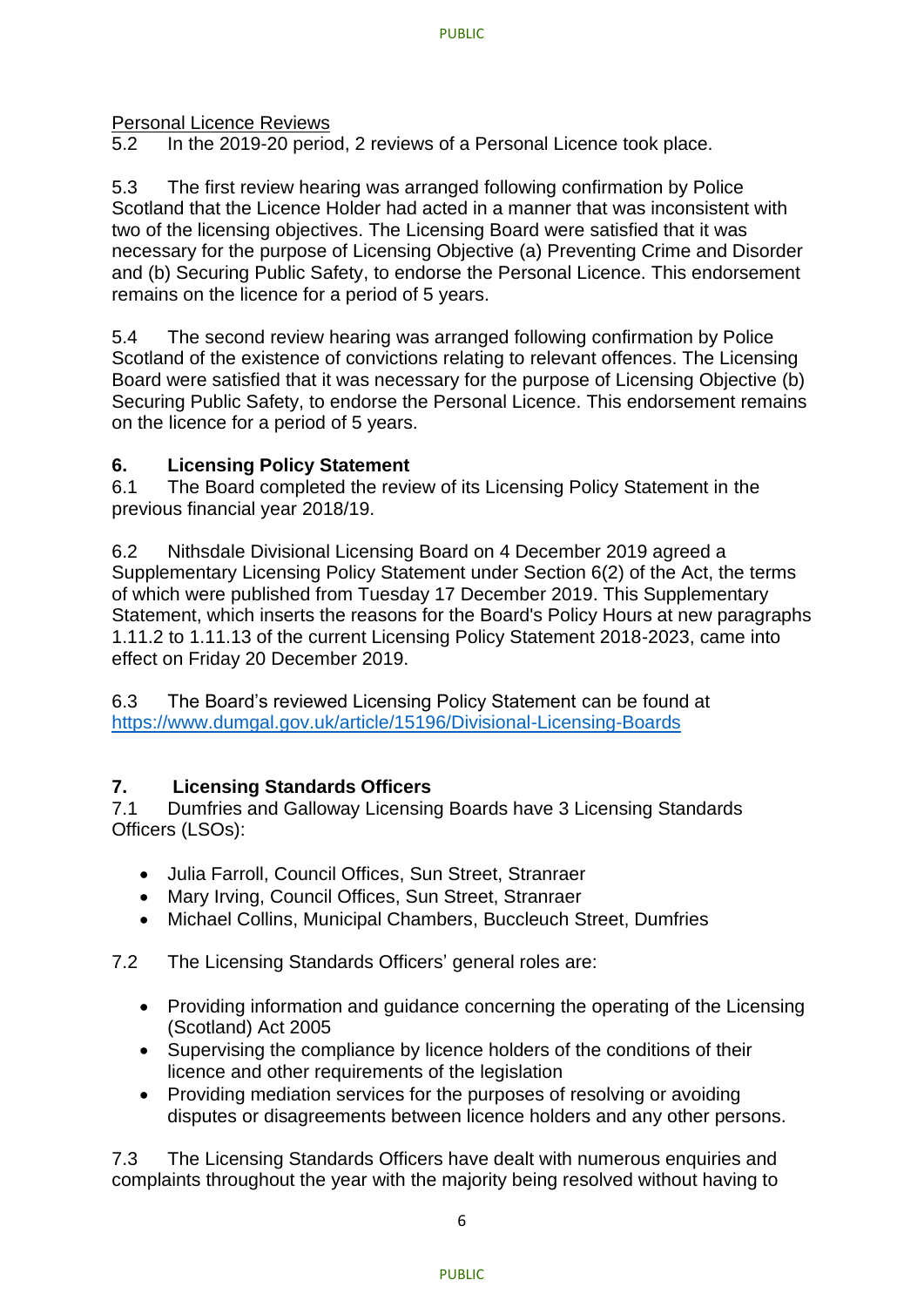proceed formally to the Licensing Boards. Issues which repeatedly arise are:

- Noise complaints from licensed premises
- Inadequate staff training
- General compliance with the legislation
- Non payment of annual fees

7.4 During 2019/20, all 3 LSOs carried out joint visits with Police to off-sales premises raising awareness of underage drinking and proxy purchasing.

7.5 The LSOs continued to visit premises to ensure that they were complying with the legislation as required.

# **8. Statement on how the Boards exercise their functions**

8.1 The Licensing (Scotland) Act 2005 as amended ("the Act") sets out regulations for the sale of alcohol and regulations for licensed premises and other premises on which alcohol is sold.

8.2 The Act is underpinned by five licensing objectives which the Board must have regard to when exercising its functions. These objectives are:

- (i) Preventing crime and disorder
- (ii) Securing public safety
- (iii) Preventing public nuisance
- (iv)Protecting and improving public health
- (v) Protecting children and young persons from harm

8.3 The Licensing Boards are required by law to have a Licensing Policy Statement outlining how they will exercise their functions and duties under the Licensing (Scotland) Act 2005 (the 2005 Act) in order to promote each of the Licensing Objectives.

8.4 The current Policy Statement contains a range of issues pertaining to alcohol licensing and how the Board exercises its functions under the Licensing Scotland Act 2005 and can be found at [https://www.dumgal.gov.uk/article/15196/Divisional-Licensing-](https://www.dumgal.gov.uk/article/15196/Divisional-Licensing-Boards)**[Boards](https://www.dumgal.gov.uk/article/15196/Divisional-Licensing-Boards)** 

8.5 The Boards deal with all applications in accordance with the legislation and, in particular, the above five objectives, together with its Statement of Licensing Policy which is based on the objectives.

# **9. Conclusion**

9.1 Each of the four Divisional Licensing Boards in Dumfries and Galloway are pleased to report that licensed premises are generally well run in their respective areas.

9.2 Overall, the Boards are generally satisfied that the licensed trade is upholding and promoting the five licensing objectives which underpin the functioning of the whole licensing system.

9.3 The Boards also recognise the efforts of the Licensing Service and external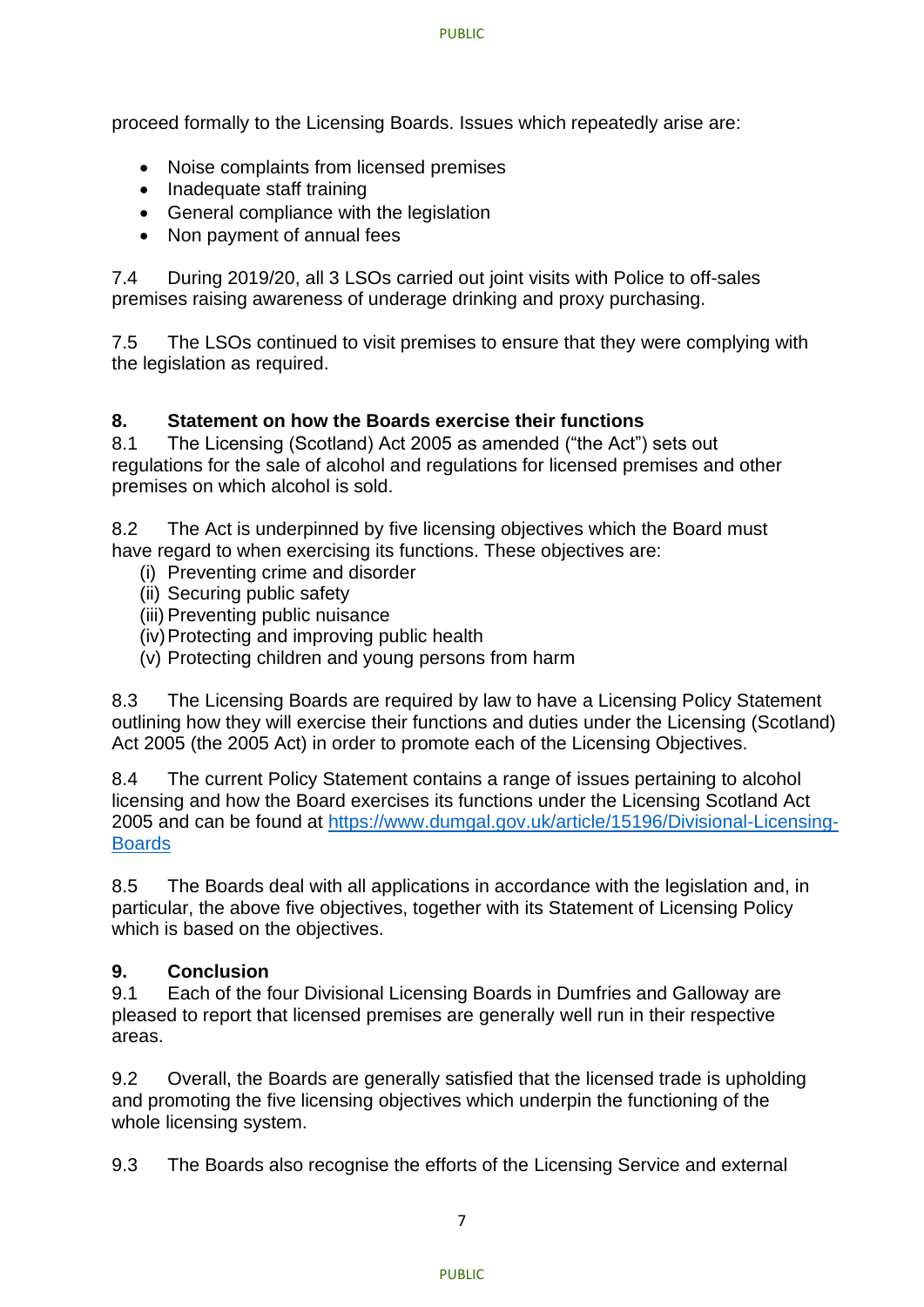stakeholders (including Police Scotland) to ensure that licensed premises comply with the legislation and continue to uphold the licensing objectives.

9.4 Whilst the Boards recognise generally the good practice and effort of licence holders to ensure that the licensing objectives are upheld and promoted, they fully expect that licence holders ensure that this good practice continues.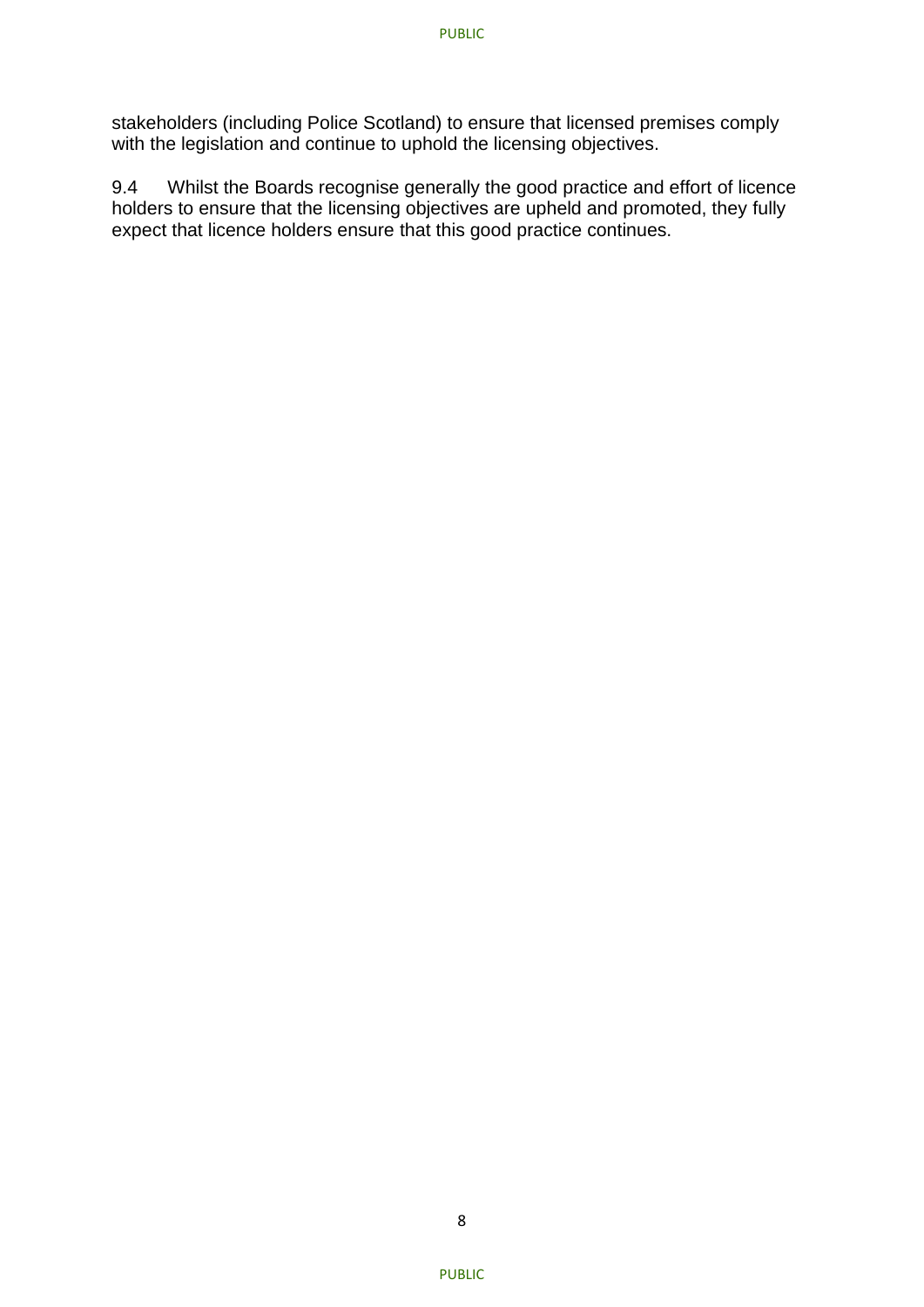### **List of Applications granted by the Licensing Boards for Premises Licences and Provisional Premises Licences – 2019-2020**

# **Nithsdale**

| The Dumfries Larder<br>170-172 High Street<br><b>Dumfries</b><br>DG1 2BA | <b>Off Sales</b>                                      |
|--------------------------------------------------------------------------|-------------------------------------------------------|
|                                                                          |                                                       |
| Polish Shop Dino<br>107 High Street<br><b>Dumfries</b><br><b>DG1 2QT</b> | <b>Off Sales</b>                                      |
| Zabka Mini Market<br>88-90 Friars Vennel<br><b>Dumfries</b><br>DG1 2RE   | <b>Off Sales</b>                                      |
| 18-20 Queensberry Street<br><b>Dumfries</b><br>DG1 1HR                   | On and Off sales<br>(Provisional and<br>Confirmation) |

# **Wigtown**

| <b>Historic Newspapers Ltd</b><br><b>Baldoon Stores</b><br>Wigtown<br><b>Newton Stewart</b><br>DG8 9AF                      | <b>Off Sales</b>                                      |
|-----------------------------------------------------------------------------------------------------------------------------|-------------------------------------------------------|
| <b>Bladnoch Visitor Centre</b><br><b>Bladnoch Distillery</b><br><b>Bladnoch</b><br>Wigtown<br><b>Newton Stewart DG8 9AB</b> | On and Off sales<br>(Provisional and<br>Confirmation) |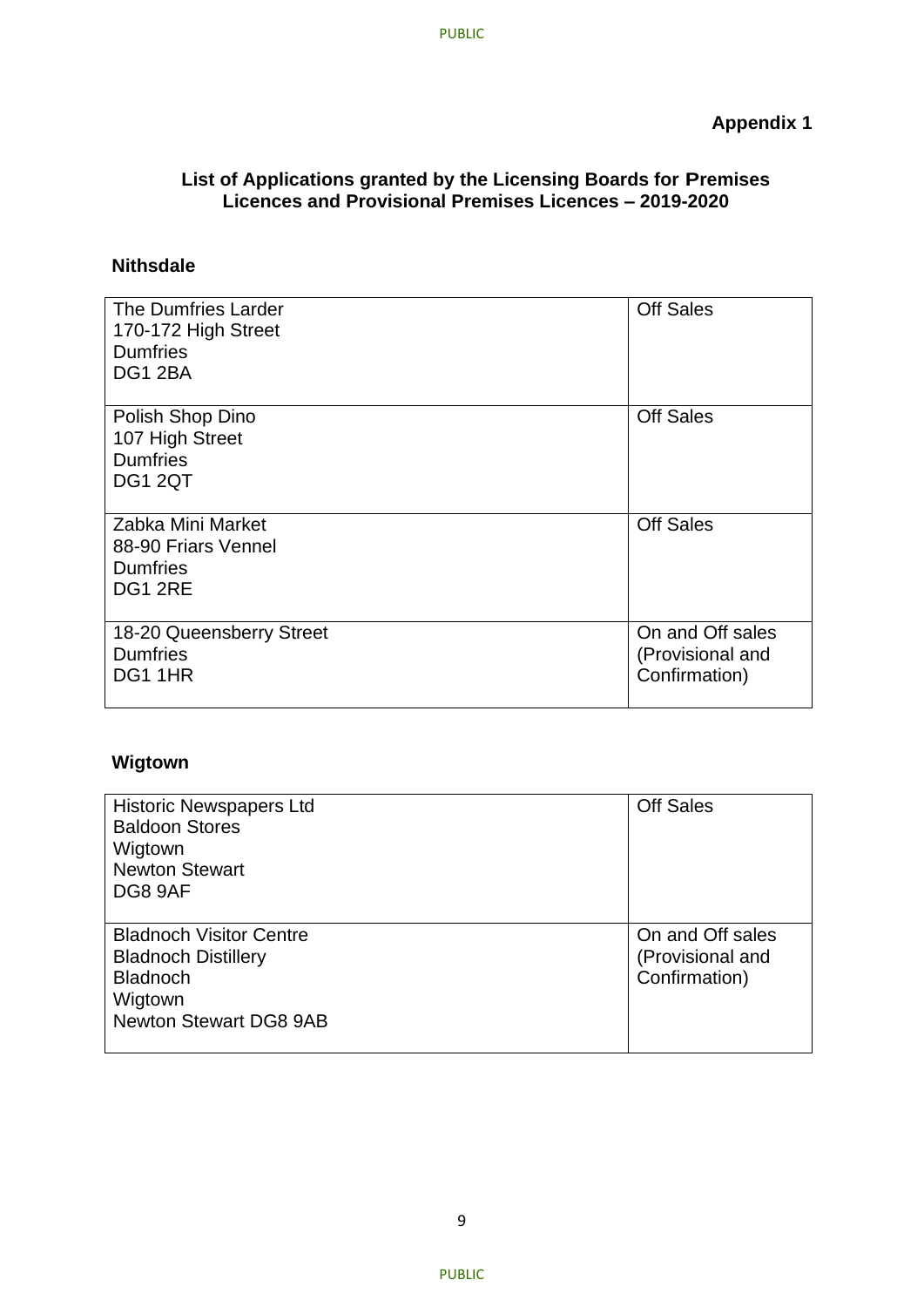# **Annandale & Eskdale**

| BP Annandale Water M&S SF<br>Johnstonebridge<br>Lockerbie<br><b>DG11 1HD</b>                                  | <b>Off Sales</b><br>(Provisional and<br>Confirmation) |
|---------------------------------------------------------------------------------------------------------------|-------------------------------------------------------|
|                                                                                                               |                                                       |
| Stennieswaterfoot<br>Outbuilding<br>Bentpath<br>Langholm<br>DG13 0NN                                          | <b>Off Sales</b>                                      |
| Spice India<br>Lower Craignelder<br><b>High Street</b><br>Moffat<br><b>DG10 9ED</b>                           | On Sales                                              |
| <b>Solway Spirits Ltd</b><br>Unit 2, Annan Business Park<br><b>Stapleton Road</b><br>Annan<br><b>DG12 6TZ</b> | <b>Off Sales</b>                                      |

# **Stewartry**

| Mr Pook's Kitchen<br>38 King Street<br>Castle Douglas<br>DG7 1AD              | On and Off sales |
|-------------------------------------------------------------------------------|------------------|
| GG's Yard<br>Laggan<br><b>Gatehouse of Fleet</b><br>Castle Douglas<br>DG7 2ES | On and Off sales |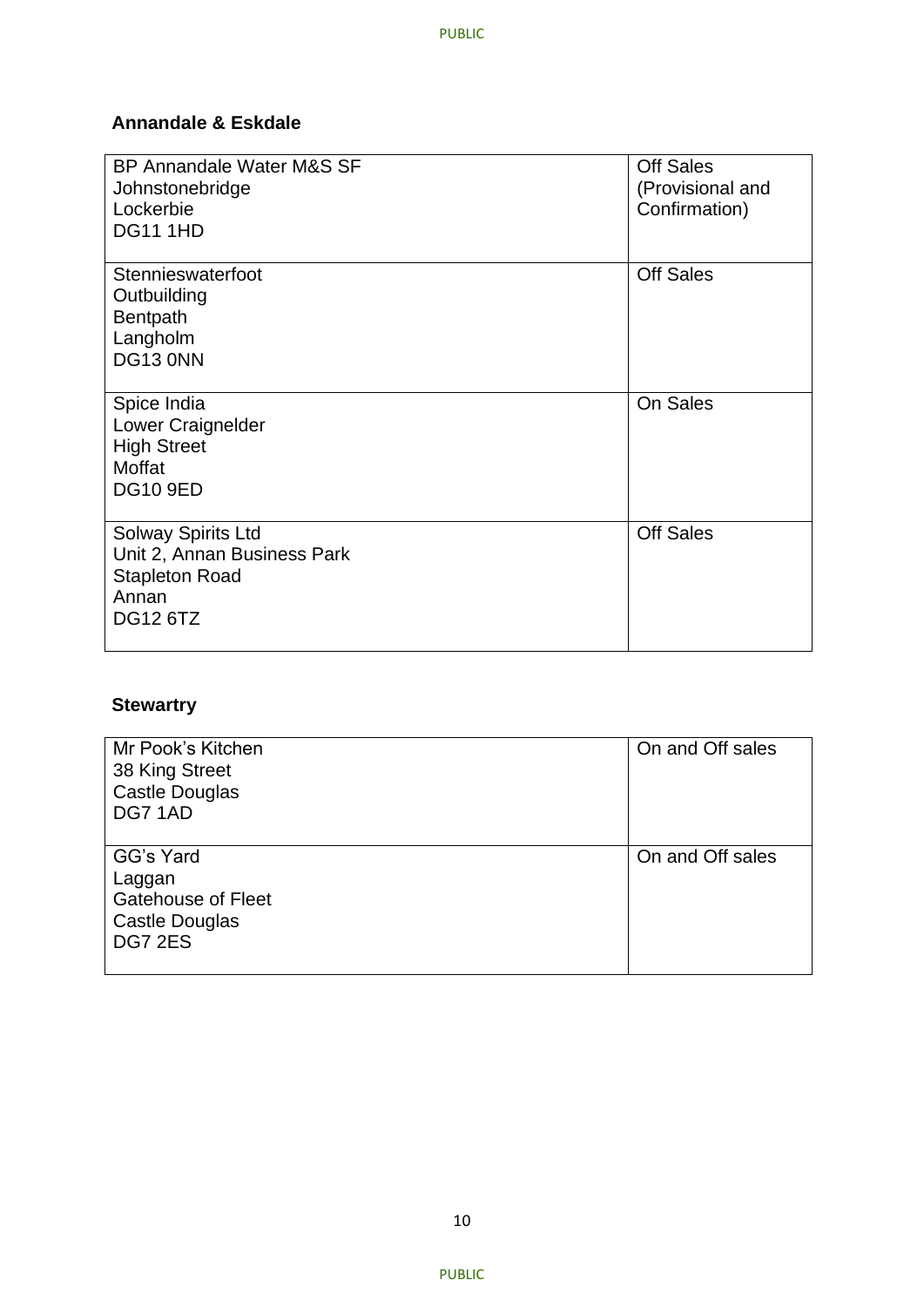### **Appendix 2**

### **Dumfries and Galloway Licensing Boards Response to Scottish Government Consultation on Occasional Licences**

### **FEES:**

**1. Do you agree that the fee for an occasional licence should be increased from the current level of £10?**

ANSWER: YES

**2. Why?**

The current level of £10 does not cover the full cost of processing an application.

### **3. Do you agree that £50 is an appropriate new fee level?**

ANSWER: YES

#### **4. Why?**

It has been determined that this would cover the cost of processing an application. Additionally, this fee level takes into account any future inflationary rate as it is uncertain when a further review of the application fee for an occasional licence will take place. Inflation therefore must be taken into account so that the cost does not diminish in real terms.

### **5. Do you agree that £75 is an appropriate new fee level?**

ANSWER: NO

**6. Why?**

ANSWER: £50 is appropriate as per above.

### **7. Do you agree that £100 is an appropriate new fee level?**

ANSWER: NO

**8. Why?**

ANSWER: £50 is appropriate as per above.

#### **9. If you do not think that any of the proposed fee levels are appropriate, what do you believe would be a suitable fee level?**

ANSWER: A £30 fee should be introduced if the applicant is a voluntary organisation though there should be a £50 fee for other applicants as per above.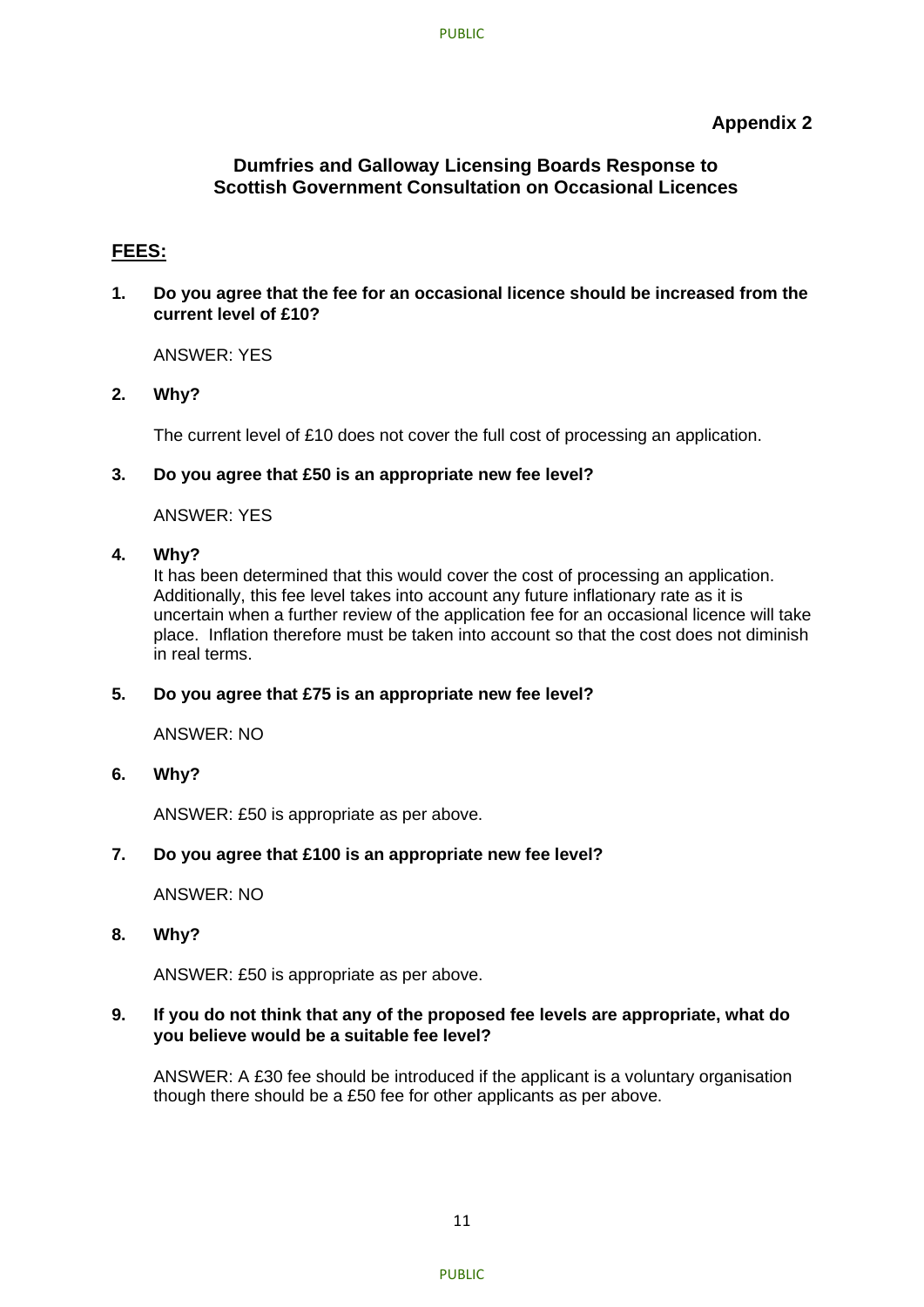### **10. What evidence, based on cost recover, can you supply for an appropriate fee level for occasional licences?**

#### ANSWER:

It has been calculated that the minimum cost of processing an application for an occasional licence will be approximately £25. This calculation was based on the processing of an application taking approximately 50-60 minutes from when the application was received by the Board, through to sending the granted licence to the applicant. The cost of processing the application included staff time, stationery and supply costs and postage costs (where a licence could not be emailed). However, where an application attracted an objection or representation, this cost rose significantly due to input from senior Licensing staff and the Licensing Board.

### **LIMITS:**

**11. Do you agree that limits should be placed on the number and duration of occasional licences for holders of a premises licence and holders of a personal licence?**

ANSWER: YES

### **12. Why?**

ANSWER: Dumfries and Galloway Licensing Boards have experienced apparent abuse of the occasional licence system whereby they are receiving multiple, concurrent occasional licence applications, submitted by both personal and premise licence holders in respect of the same premises. There appears to be no legal ground of refusal. Premises are therefore operating on continuous occasional licences at a fee of £10 (for each 14 day period) which is more cost effective for the applicant, than applying for a premises licence. There is concern that applicants are becoming aware that continuous occasional licence applications can be granted in respect of the same premises instead of the need to apply for a premises licence. It seems therefore that the whole premises licence application system is being undermined by abuse of repeated applications for occasionals in respect of commercial premises. The latter approach also gives rise to public safety concerns as Building Standard teams are not able to inspect the premises as no section 50 Building Standard Certificate is required – contrary to the position of a premises licence application.

**13. What do you think would be an appropriate limit on the number of occasional licences that could be issued to the same applicant in a 12 month period, and why?**

#### ANSWER: NO LIMIT

**14. What do you think would be an appropriate limit on the number of occasional licences that could be issued to the same premises in a 12 month period, and why?**

ANSWER: NO LIMIT